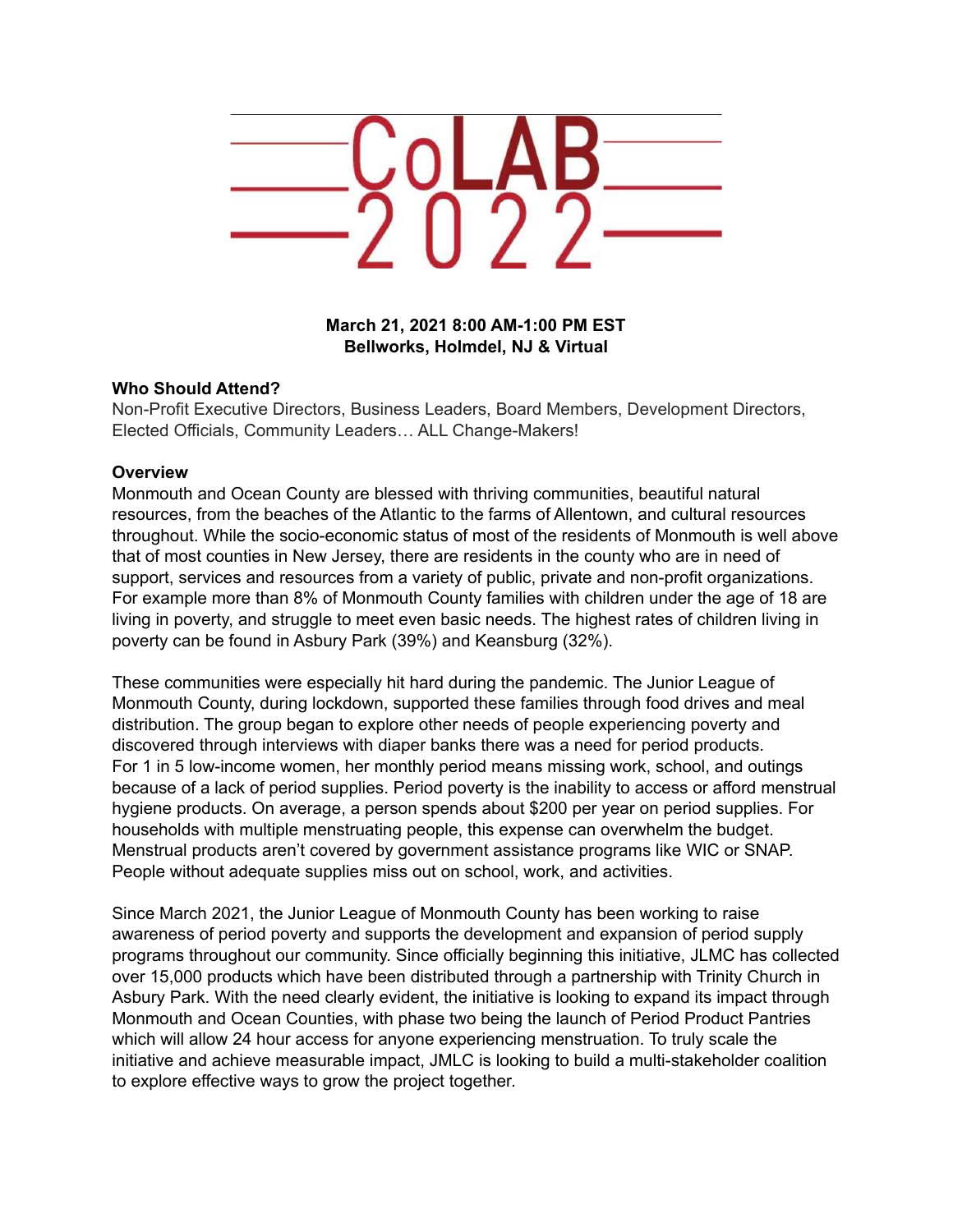With this aim, CoLAB 2022 will focus on overall poverty issues in our community as well as driving collaboration for the elimination of period poverty in Monmouth and Ocean counties. This Junior League flagship conference launched in 2019, designed specifically to help Monmouth County nonprofit leaders take action and collaborate! Local leaders from non-profits, government, schools and business will be invited for a half-day event consisting of networking sessions, panel discussions, and hands-on tools to facilitate real-time solutions to poverty and access to period products.

CoLAB 2022 deliverables include;

- Create a multi-stakeholder coalition comprising of non-profit, schools and government to collaborate to create measurable impact on period poverty in Monmouth and Ocean **Counties**
- Develop efficient methods to scale period pantries throughout area- How to grow from two pantries by June 2022 to 20 installed by June 2023
- Understand the public policy barriers to period equality

## **AGENDA**

# 8:30 **Summit Welcome** Speakers: Alexandra McMenamy, President Junior League of Monmouth County

8:45 **Changing the Cycle: Ending Period Poverty in Monmouth County** Moderator: Kim Guadagno, Executive Director, Mercy Center; Former First Lieutenant, Governor, State of New Jersey

## Panelists:

Michele Jansen Community Outreach Coordinator at Rutgers Cancer Institute of New Jersey/Adjunct Professor of Nutrition at Montclair State University Anjali Mehrotra, President of New Jersey Chapter, National Organization of Women

Dr. Brian Roper, MD, Internal Medicine Specialist

10:15 **It's Time for Period Equity in America** Speaker: Joanne Samuel Goldblum, CEO, The National Diaper Bank Network; Founder, Alliance for Period Supplies; Co-Author *Broke in America: Seeing, Understanding, and Ending U.S. Poverty*

> In her bestselling book, Broke in America, Joanne Goldblum offers a crucial road map to end poverty in our lifetime by fixing policy and securing a brighter future for all. During this session you will hear how that vision intersects with the day-to-day fight against period poverty. As the Founder of the Alliance for Period Supplies, Joanne will provide an overview their work to support the nationwide development and expansion of community-based period product distribution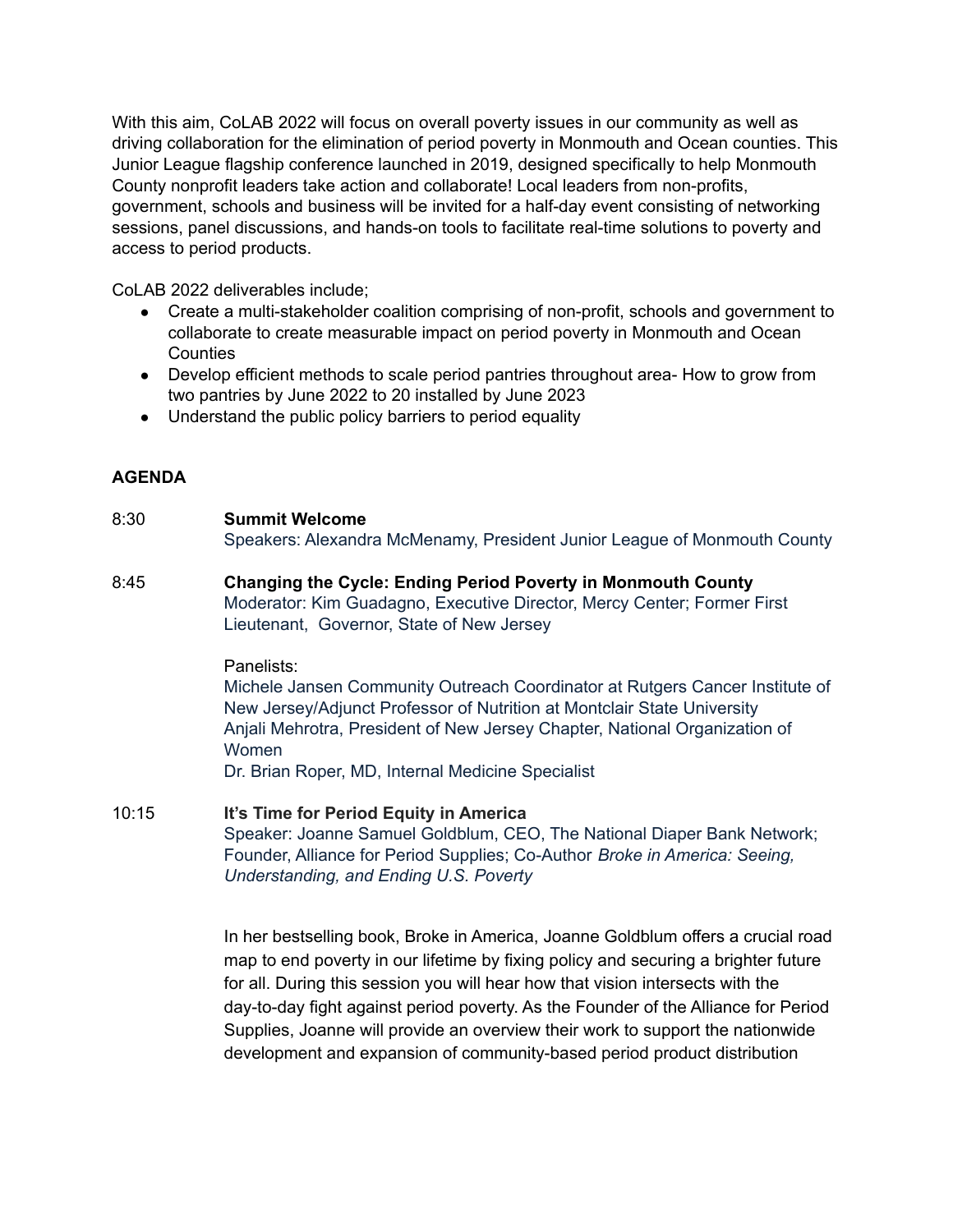initiatives capable of providing a reliable supply of period products to individuals in need.

#### 10:45 **Network Break**

### 11:00 **Making an Impact: Junior League in Action**

Since March 2021, the Junior League of Monmouth County has been working to raise awareness of period poverty and supports the development and expansion of period supply programs, collecting over 15,000 products. This stocktaking session will give an update on JLMC's current efforts and outline ambitions for the future including scaling period pantries throughout the county.

## 11:15 **Period Poverty Solution Accelerator**

During this hands-on workshop, attendees will break into small groups to work through concrete solutions for two key Summit deliverables:

- Create a multi-stakeholder coalition comprising of nonprofits, businesses, schools and government to collaborate to create measurable impact on period poverty in Monmouth and Ocean Counties; and
- Develop efficient methods to scale period pantries throughout the area: How to grow from two pantries in June 2022 to 20 pantries installed by June 2023.

Together the Summit attendees will develop key action items to implement at the conclusion of the event.

#### 12:00 **An Update from Trenton**

Speaker: Senator Vin Gopal, New Jersey Senate, Legislative District 11

Period equality cannot be achieved without effective and sustainable legislation. Senator Gopal, the Vice-Chair of the Senate Higher Education committee and a member of the Health, Human Services, and Senior Citizens Committee, will provide insight on the current public policy barriers and how to drive change in Trenton.

#### 12:20 **Closing Keynote: Why Period Education Matters**

Speaker: Dr. Amber Robins, MD, MBA

Dr. Amber Robins, MD, MBA, is a board-certified family medicine doctor and graduate of the University of Rochester School of Medicine and Dentistry. She currently is the health and media fellow at Georgetown University and PBS NewsHour. She is the author of "The Write Prescription: Finding the 'Right' Spiritual Dosage to Overcome Any Obstacle" and "Empower Now for Women" and has her own website and blog at DrAmberRobins.com Dr. Robins is also the creator of sanxtuarymd.com, a place where women of all ages can learn about their bodies, find products to manage their periods with confidence